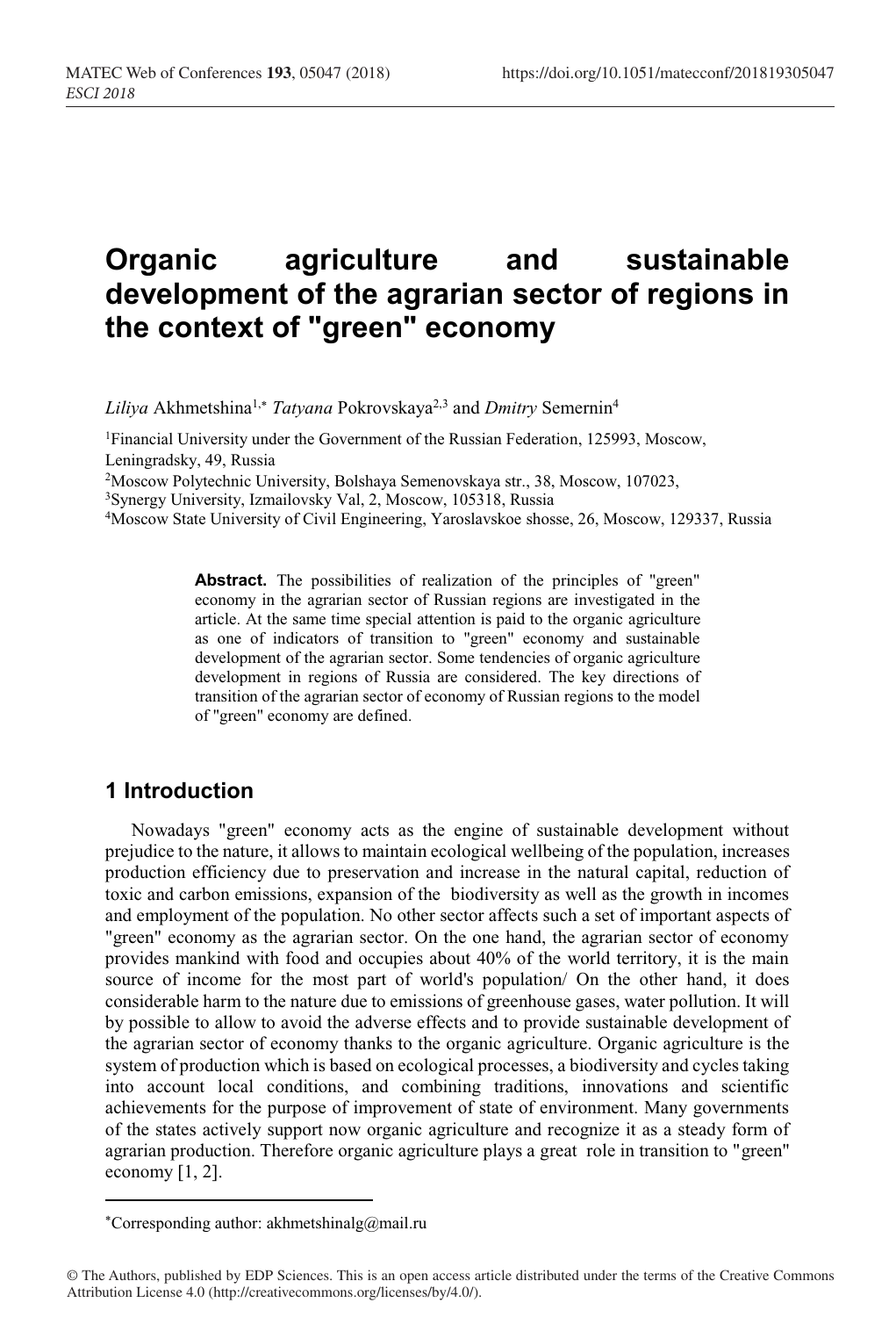In spite of the fact that the concept the "green" economy" is new for Russia, and the market of organic production rather young, the purposes, planned by the country for the next 10-20 years in many respects correspond to the purposes of transition to "green" economy, that is reflected in policy of the use of resources and environmental protections, standard and legal documents and tax tools. Russia has the huge potential for the organic agriculture development and for the transition to "green" economy: environment, low level of environmental pollution, development of transport infrastructure, existence of pasturable grounds [3]. However the country is not capable to realize it in full for a variety of reasons, connected with the small output and the insufficient number of producers of organic production, lack of standard and legal regulation and programs of support of organic agriculture and also educational, scientific and research programs [4]. The solution of the designated problems has huge value for sustainable development of the agrarian sector of economy of regions of Russia and transition to "green" economy.

## **2 State of the Art**

Nowadays the organic agriculture in Russia is one of the most dynamically developing branches of the economy, showing positive growth. In 2016 the market of organic agricultural production has made 160 bln. US dollars, the area of organic lands in Russia has increased almost to 290 thousand hectares, about 80 organic farms work (fig. 1) [5]. It cannot be compared with for example, of the EU, USA and many other countries [6, 7, 8]. Nevertheless, the market of organic production in Russia has grown almost three times from 2010 to 2016 in rather difficult years for the country in the conditions of sanctions. Russia is high on the list according to the gain of the lands certified under organic agriculture, but also these are only 0.2% of total area of agricultural grounds in the country. However not all the organic lands are used for designated purpose, a part them are certified under future projects. The number of producers of organic production in Russia are not enough for satisfaction of the growing demand. The majority of organic farms in Russia are small and average on the area. The main part of organic products is released by larger producers and holdings as well.



**Fig. 1.** Key indicators of the organic agriculture development in Russia in 2010-2016.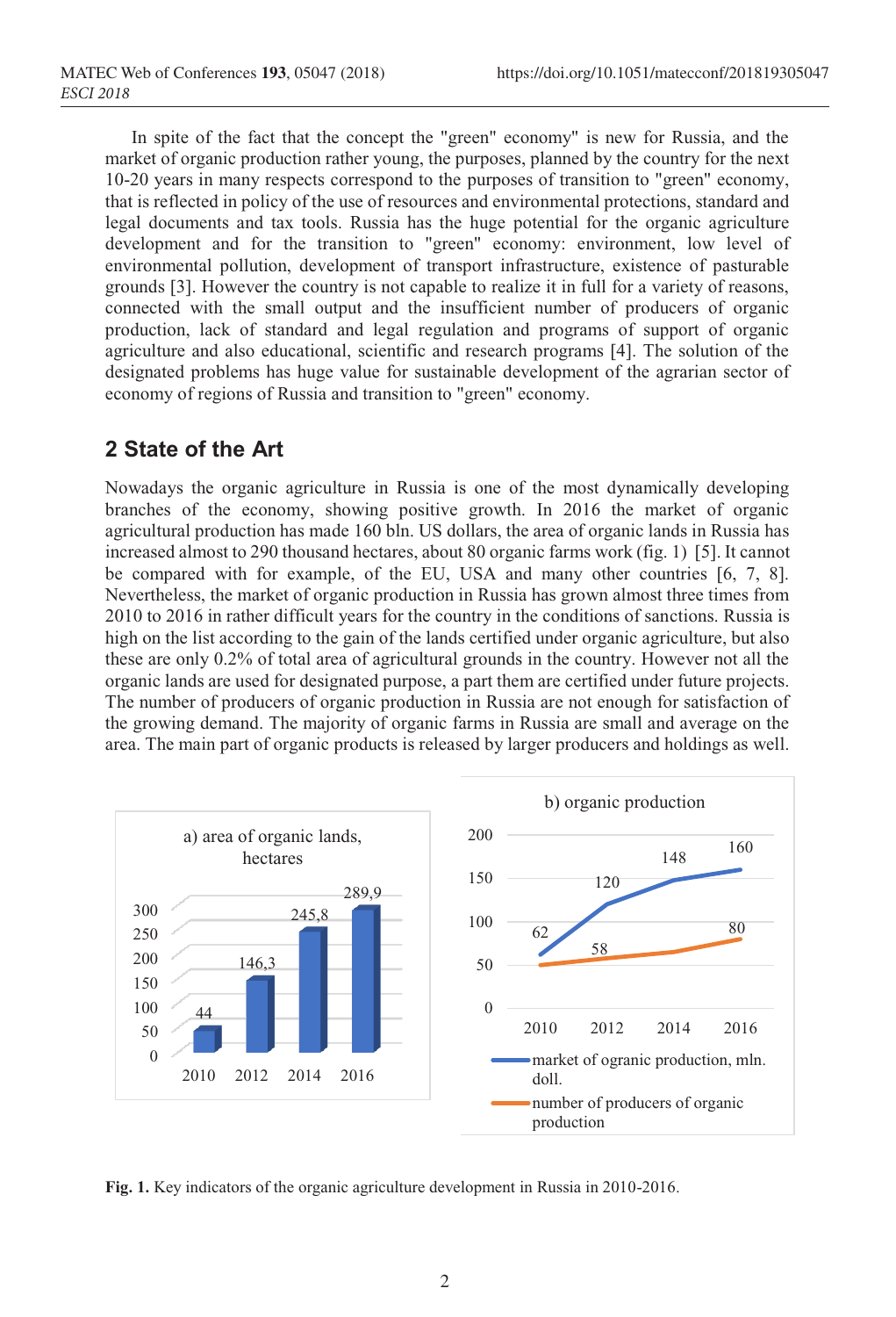Producers of organic production manufacture in Russia mainly grain, bakery products  $(23%)$ , fruit, vegetables  $(22%)$ , dairy products  $(13%)$ , meat and meat products  $(11%)$  (fig. 2) [5].



**Fig. 2.** Structure of production of organic production in Russia in 2016.

The most part of producers of organic production in Russia is in the European part of the country and is concentrated in the Yaroslavl, Saratov, Rostov and Moscow regions, Krasnodar Krai (fig. 3) [5].



**Fig. 3.** Distribution of producers of organic production among the regions of Russia.

Leaders in the output of the certified organic production are Krasnodar Krai (310 million rubles), Yaroslavl (280 million rubles), Moscow (200 million rubles), Rostov (180 million rubles) and Tula areas (160 million rubles) (fig. 4) [9].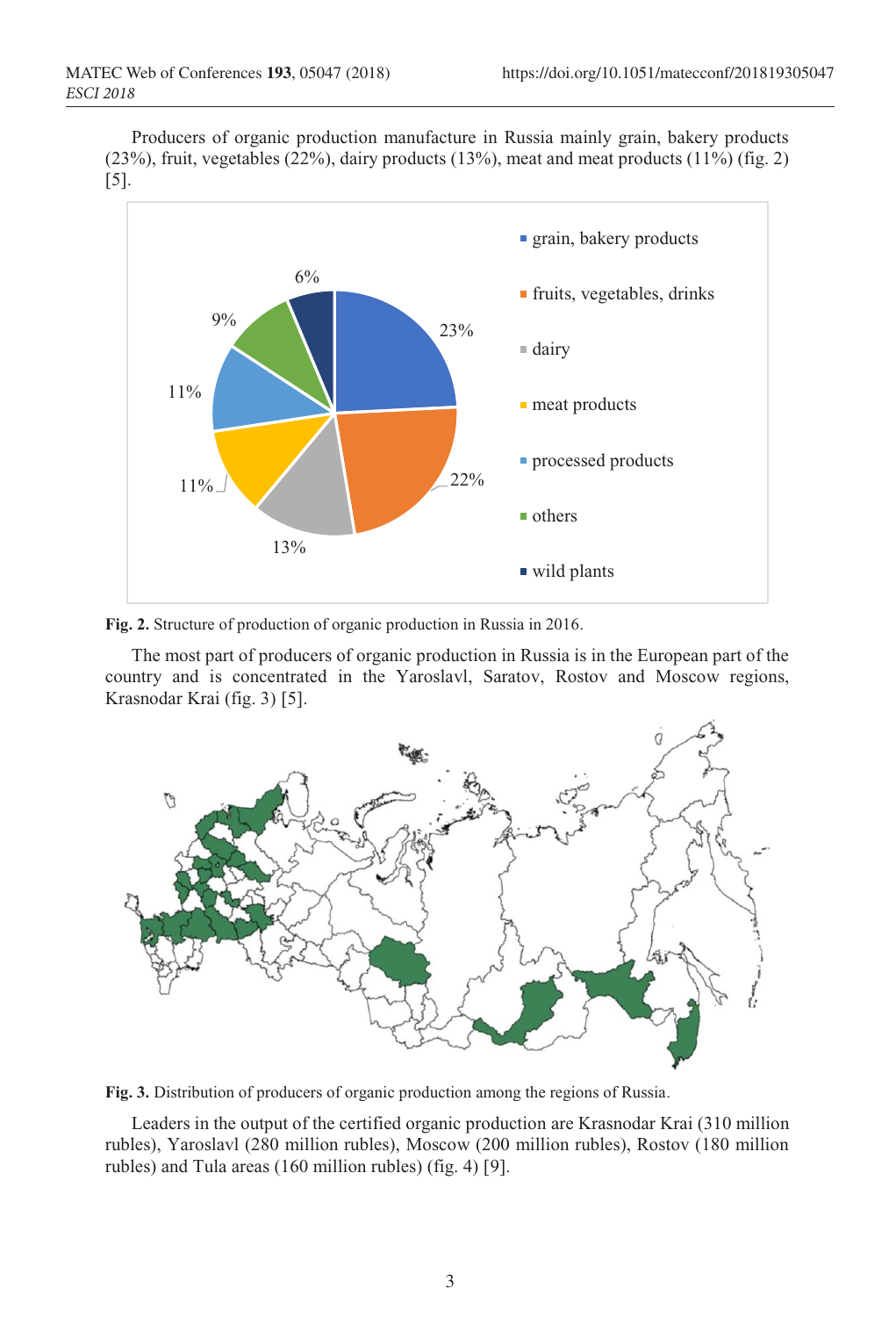

**Fig. 4.** Rating of regions of Russia on the output of the certified organic production in 2016, million rubles.

## **4 Results and discussion**

It is difficult to estimate the prospects of development of organic agriculture in regions of Russia in connection with insufficiency of data and lack of official statistics in the country in a section of regions [10].

The Russian organic agriculture exists in the conditions of a standard and legal vacuum. Nowadays the draft federal law "On Production and Turnover of Organic Production" is being under consideration in the State Duma of the Russian Federation [11, 12].

Production and distribution of organic production in Russia regulate 3 national standards (GOST): GOST P 56104-2014 "Organic foodstuff. Terms and definitions; GOST P 56508- 2015 "Organic production. Rules of production, storage, transportation"; GOST P 57022- 2016 "Organic production. The order of carrying out the voluntary certification of organic production" [13].

But at the same time some Russian regions now rather actively work on the creation of the regulatory base for the organic agriculture development [14, 15]. It is possible to name Krasnodar Krai, the Belgorod, Voronezh, Ulyanovsk regions (table 1) among such regions.

| Table 1. Existing regional documents and normative legal acts of Russia in the field of organic |              |  |  |  |
|-------------------------------------------------------------------------------------------------|--------------|--|--|--|
|                                                                                                 | agriculture. |  |  |  |

| Regions          | Normative-and-legal acts                                                      |
|------------------|-------------------------------------------------------------------------------|
| Ulyanovsk region | The law of the Ulyanovsk region "On the measures of the state support of      |
|                  | producers of organic products in the Ulyanovsk region"                        |
| Krasnodar Krai   | The law of Krasnodar Krai "On the organic agricultural production in          |
|                  | Krasnodar Krai"                                                               |
| Voronezh region  | The law of the Voronezh region "On the organic agricultural production in the |
|                  | Voronezh region"                                                              |
| Belgorod region  | "On the approval of the long-term target programme "Introduction of           |
|                  | Biological System of Agriculture in the territory of the Belgorod Region for  |
|                  | 2011-2018"                                                                    |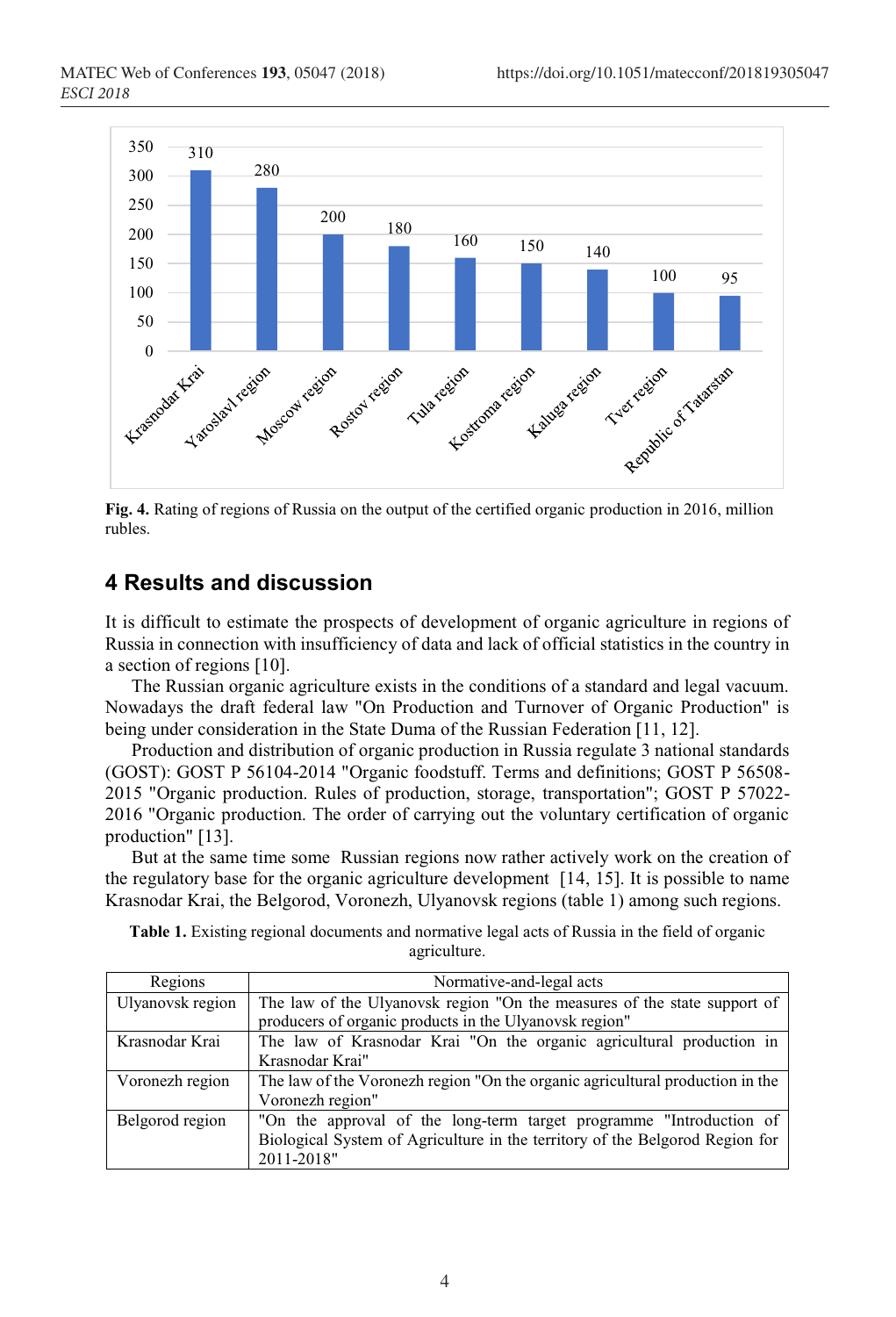<sup>350</sup> Thus, organic agriculture in Russian regions exists, but it is in embryo still. Certain steps are necessary for the achievement of economic, food and ecological security of the country, for the increase in the standard of living of the population, preservation of the proper environment from the state, business structures, and the population. The problem of the state is to support organic agriculture that will promote transition of regions of Russia to "green" economy more active and effective [16, 17, 18].

## **3 Conclusions**

Ecological technologies with the use of hydrotechnical melioration, agrolesomelioration, crop rotation, biological methods of pest control, technologies of exact sowing and various methods of minimization of processing of the soil are the cornerstone of modern organic agriculture that allows to achieve increase in production of production and to cardinally increase labour productivity.

Russian regions should base on natural resources and on the use new opportunities of growth and perspective models, in particular organic agriculture. If many countries are engaged in "organic chemistry" purely from the commercial point of view, then in Russia producers of organic production are committed to "the organic idea" that does this sector steadier.

In the context of "green" economy there are the following advantages of organic agriculture: the increase in profit at the expense of higher prices of the final product or cost cutting of production or their combination; increase in employment rate (on all chain of value creation); increase in export of organic production or reduction of import, for example, agrarian chemicals, or their combination; decrease in emissions of carbon and also preservation of a biodiversity and local landscape; accumulation of the natural capital, in particular, soil; cutting of costs for purification of waters and services of health care; increase in the social capital, including cooperation between farmers, growth of trust of society.

Development of organic agriculture in regions of Russia – a component of sustainable development of the agrarian sector of the country and transition to model of "green" economy. At the same time it is necessary to consider resource base of agrarian regions, innovative-and-investment opportunities, to be based on interregional integration and expansion of regional production communications. It is not less important to improve market infrastructure, to change consumer habits, to create standard and legal base for development of organic agriculture, to define export opportunities, to investigate the potential of domestic market.

## **4 References**

- 1. M. Guz , I. Ivolga, *Organic agriculture as a tool to make economy green* (2016)
- 2. I. Donnik , B. Voronin, O. Loretts, Indian journal of science and technology **9(14)**, 2-5 (2016)
- 3. O. Mironenko, Processing of milk **7(214)**, 48-53 (2017)
- 4. A. Bashirova, E. Eminova, Regional problems of transformation of economy **3**, 37-42 (2015)
- 5. A. Mottaeva, A. Mottaeva, Economy and entrepreneurship **1(54)**, 121-123 (2015)
- 6. I. Marasteanu, E. Jaenicke, Agricultural and Resource Economics Review **45(3)**, 485- 521 (2016)